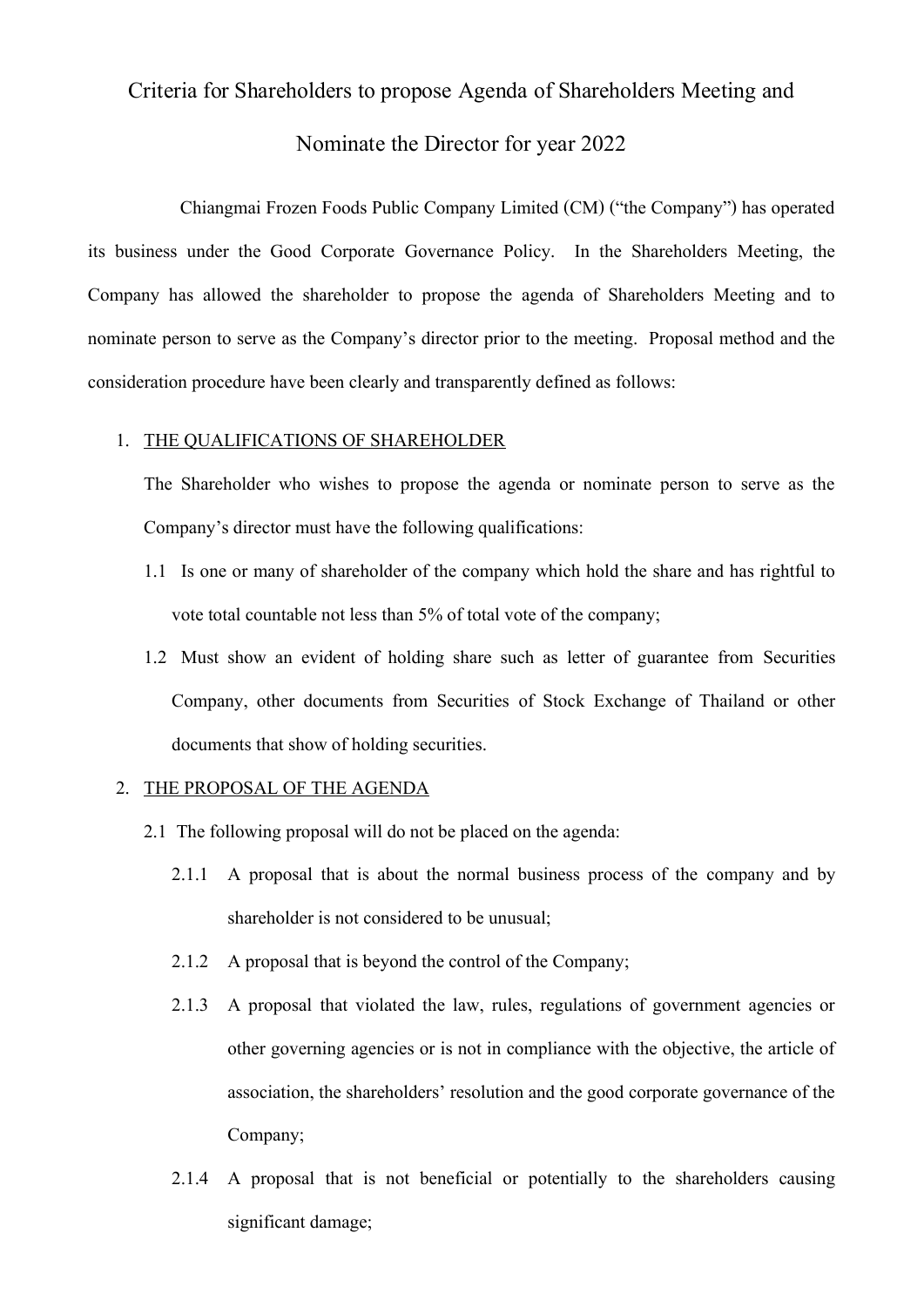- 2.1.5 A proposal that has already proceeded by the Company;
- 2.1.6 A proposal that is beneficial for specific person or group, or may cause a conflict of interest to the related person involved in the Company.
- 2.2 The Consideration Procedure:
	- 2.2.1 The shareholder possessing the qualification in accordance with Clause 1 must submit the "Shareholders Meeting Agenda Proposal Form" together with complete and accurate supporting document to the Company Secretary at the following address within 30 December 2021. The Shareholder shall clarify the objective of the proposal, whether for acknowledgment, consideration or approval:

# **Company Secretary**

# **Chiangmai Frozen Foods Public Company Limited No. 149/34 Soi Anglo Plaza, Surawongse Rd., Kwaeng**

## **Suriyawongse, Khet Bangrak, Bangkok 10500, Thailand.**

- 2.2.2 The Company Secretary shall review the documents initially prior to proposing to the Board of Director. The Proposal must not be prohibited in accordance with Clause 2.1. If the shareholder is unable to deliver the complete and accurate documents within the date specified, it shall be deemed that the right to propose agenda to the Shareholders Meeting is waived by the shareholder.
- 2.2.3 The Board of Director shall consider the necessity and suitability of including the proposal in the agenda. Decision of the Board of Director is absolute and final.
- 2.2.4 The proposal approved by the Board of Director shall be included in the Meeting. Shareholders will be informed of the proposal disapproved by the Board of Director in the Shareholders Meeting or by other appropriate methods.

### 3. THE NOMINATION OF THE DIRECTOR

- 3.1 The Qualifications of a Director
	- 3.1.1 Be a natural person;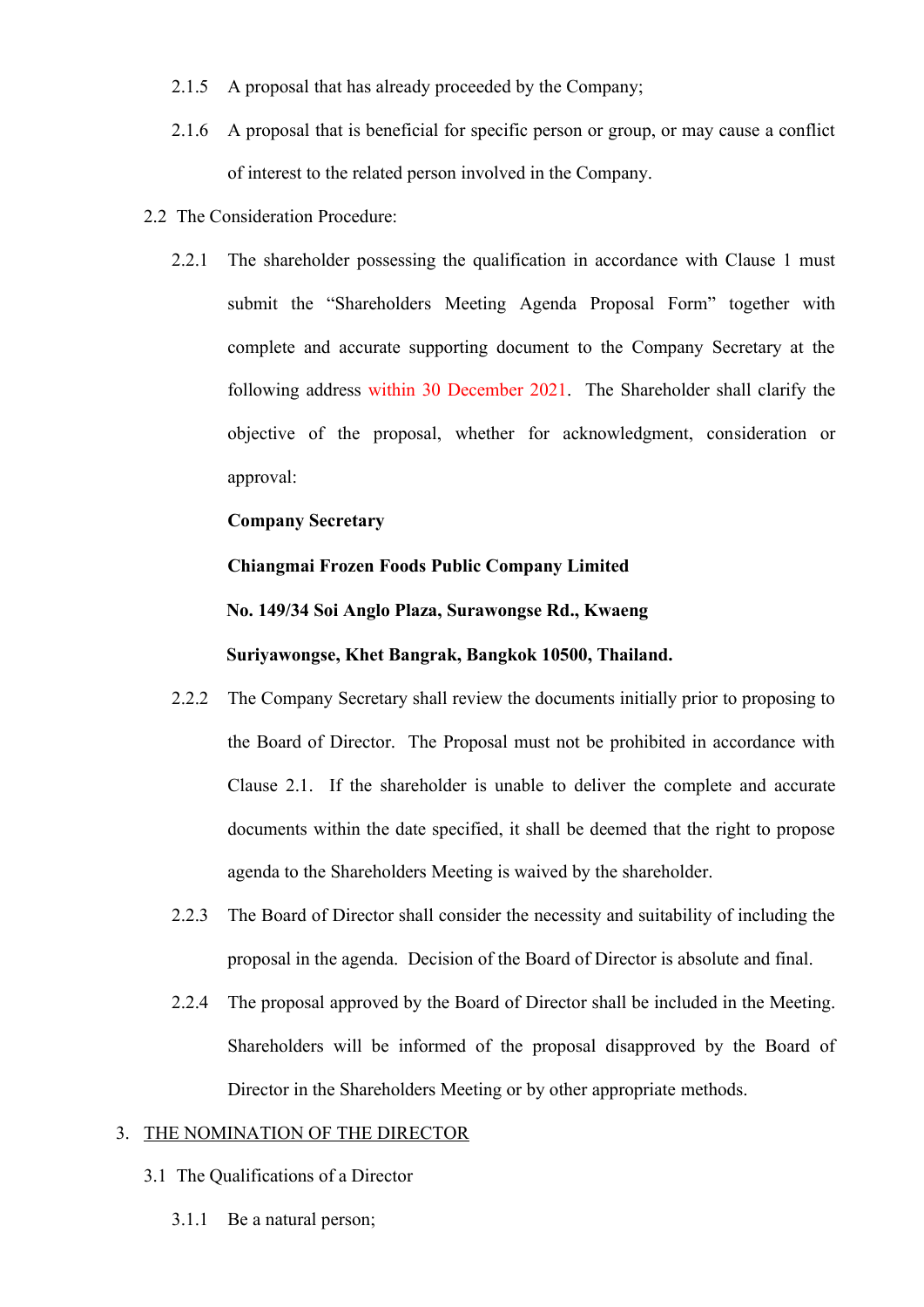- 3.1.2 Not necessary a shareholder of the Company;
- 3.1.3 Be majority;
- 3.1.4 Not bankrupt, incompetent or quasi-incompetent;
- 3.1.5 Not have been imprisoned by a final judgment to a term of imprisonment for an offence against property with dishonest intent'
- 3.1.6 Not have been expelled or removed from the official service, a state organization or a state agency on the ground of dishonest performance of duties;
- 3.1.7 Not prohibited in accordance with the Public Company Law, the Stock Exchange law as well as the rules of the Company and the regulations of the relevant supervisory agencies;
- 3.1.8 Be capable of operating the business of the Company, devoted to working for the company and be able to regularly attend the Board of Director's meeting and the Company's activities;
- 3.1.9 Be healthy.
- 3.2 The Consideration Procedure:
	- 3.2.1 The shareholder possessing the qualification in accordance with Clause 1 must submit the "Director Nomination form" together with complete and accurate supporting documents to the Company Secretary at the following address within

30 December 2021.

# **Company Secretary**

### **Chiangmai Frozen Foods Public Company Limited**

**No. 149/34 Soi Anglo Plaza, Surawongse Rd., Kwaeng Suriyawongse, Khet Bangrak, Bangkok 10500, Thailand.**

3.2.2 The Company Secretary shall review the documents initially prior to proposing to the Nomination and Remuneration Committee to consider. If the shareholder is unable to deliver the complete and accurate documents within the date specified.